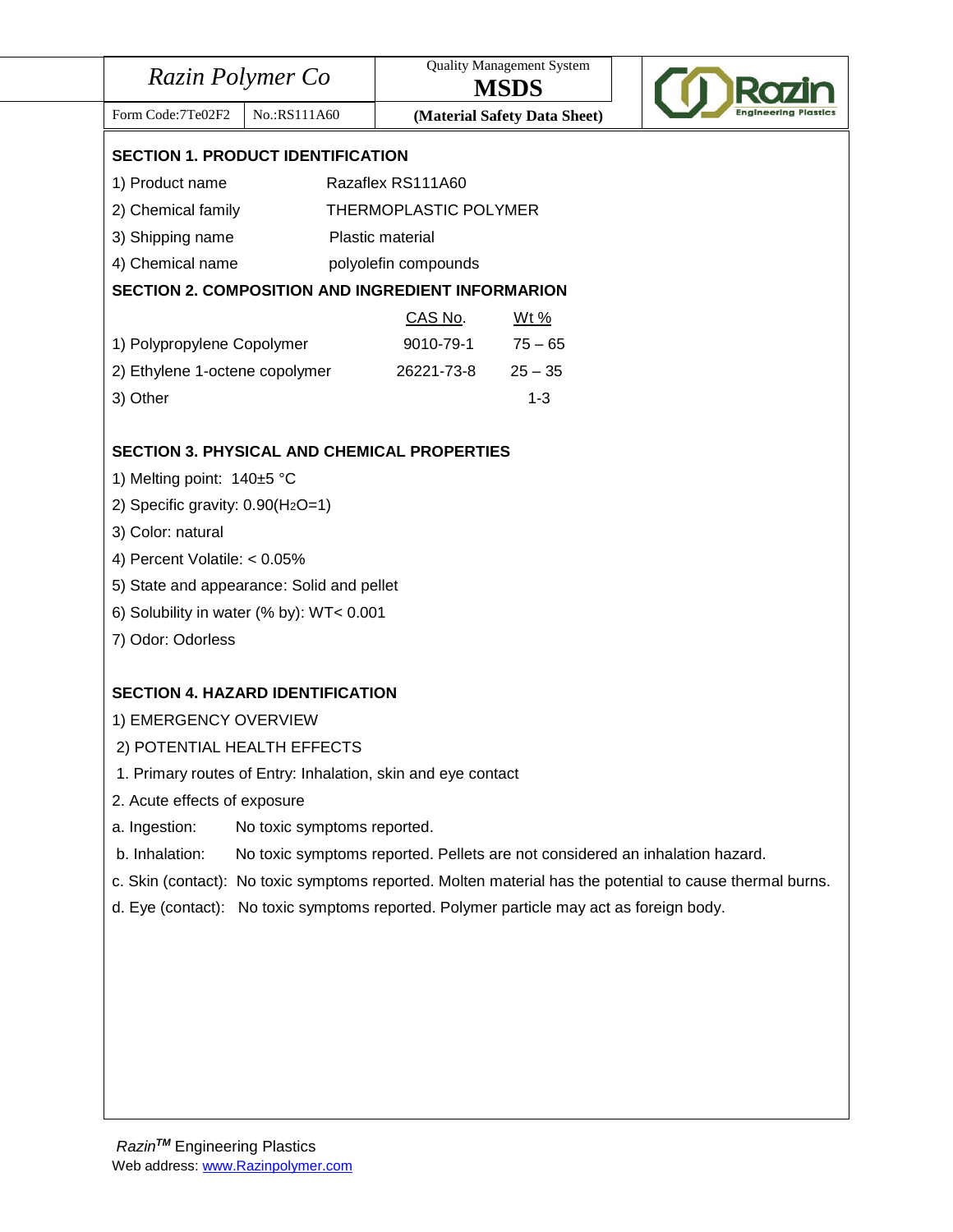| Razin Polymer Co |  |
|------------------|--|
|------------------|--|



# Form Code:7Te02F2 | No.:RS111A60 **(Material Safety Data Sheet)**

**SECTION 5. FIRST AID MEASURES**

1) Ingestion: If significant quantity has been swallowed, give glass of water and induce vomiting. Seek medical attention.

2) Inhalation: Remove to fresh air. Seek medical attention if symptoms persist.

3) Skin (contact): If molten polymer contacts skin. Cool rapidly with cold water. Seek medical attention.

4) Eye (contact): Flush with plenty of water. Seek medical attention if symptoms persist.

# **SECTION 6. FIRE FIGHTING MEASURES**

- 1) Flash point (method used): No data available
- 2) Flammable limits in air % by volume: No data available
- 3) Extinguishing media: Dry chemical, CO2, foam or water spray
- 4) Special fire-fighting procedures: Water and/ or dry chemical should not be used on Machinery. Self-

contained breathing apparatus and personal protective equipment may be needed for large fires.

5) Unusual fire and explosion hazards: None known

# **SECTION 7. ACCIDENTAL RELEASE MEASURES**

1) Land Spill: Pellets are slippery. Scoop up material and put into suitable container for disposal as a nonhazardous waste.

2) Water Spill: This material will sink and is non-hazardous in water.

3) Accidental or Unplanned Releases: Clean area with vacuum or put into suitable container for disposal as a nonhazardous waste.

# **SECTION 8. HANDLING AND STORAGE**

1) Handling: Wear long sleeves and gloves. Keep bags always closed and avoid pellets/bags from getting wet.

2) Storage: Keep bags in a well-ventilated place. Keep bags always closed and avoid pellets/bags from getting wet.

# **SECTION 9. EXPOSURE CONTROLS AND PERSONAL PROTECTION**

1) EXPOSURE CONTROLS

# 2) PERSONAL PROTECTION

a. Ventilation Local exhaust mechanical: Recommended when appropriate to control employee exposure may not be adequate as the sole means to control employee exposure.

- b. Respiratory protection: Approved respirators recommended when handling hot material.
- c. Protective gloves: Recommend during melt processing.
- d. Eye protection: Safety glasses recommended.